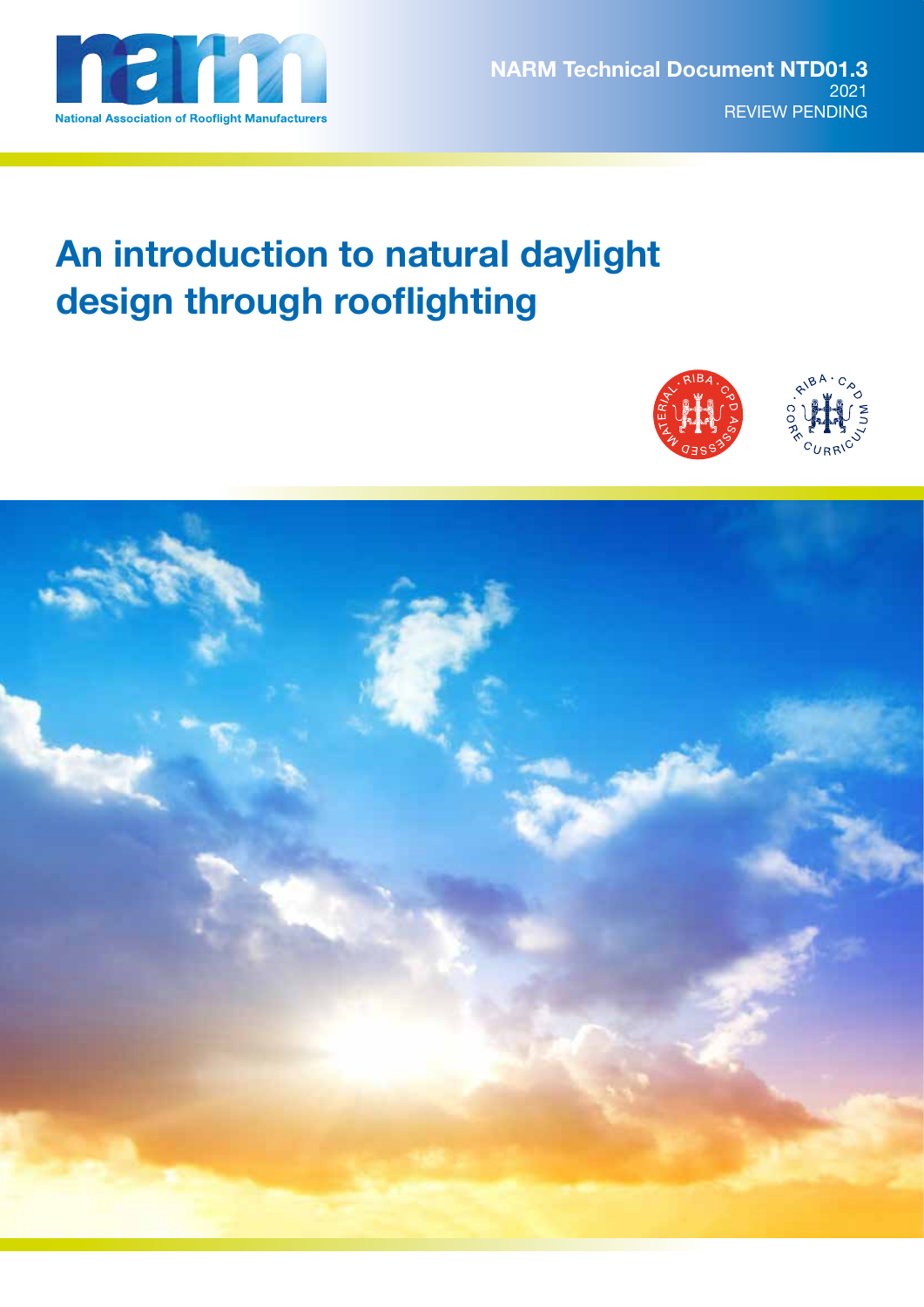# **Contents**

| <b>Introduction</b>                                   | Page 3  |
|-------------------------------------------------------|---------|
| Benefits of natural daylight in the built environment | Page 4  |
| <b>Types of daylight</b>                              | Page 6  |
| <b>Recommended light levels</b>                       | Page 6  |
| Rooflight areas to achieve recommended light levels   | Page 7  |
| <b>Rooflight systems overview</b>                     | Page 10 |
| <b>Glass rooflights</b>                               | Page 10 |
| <b>Thermoplastic rooflights</b>                       | Page 12 |
| <b>GRP (Glass Reinforced Polyester) rooflights</b>    | Page 14 |
| Daylight and energy efficiency                        | Page 15 |
| <b>Rooflights and non-fragility</b>                   | Page 16 |
| <b>Rooflights and fire safety</b>                     | Page 17 |
| Other reference material                              | Page 19 |
|                                                       |         |











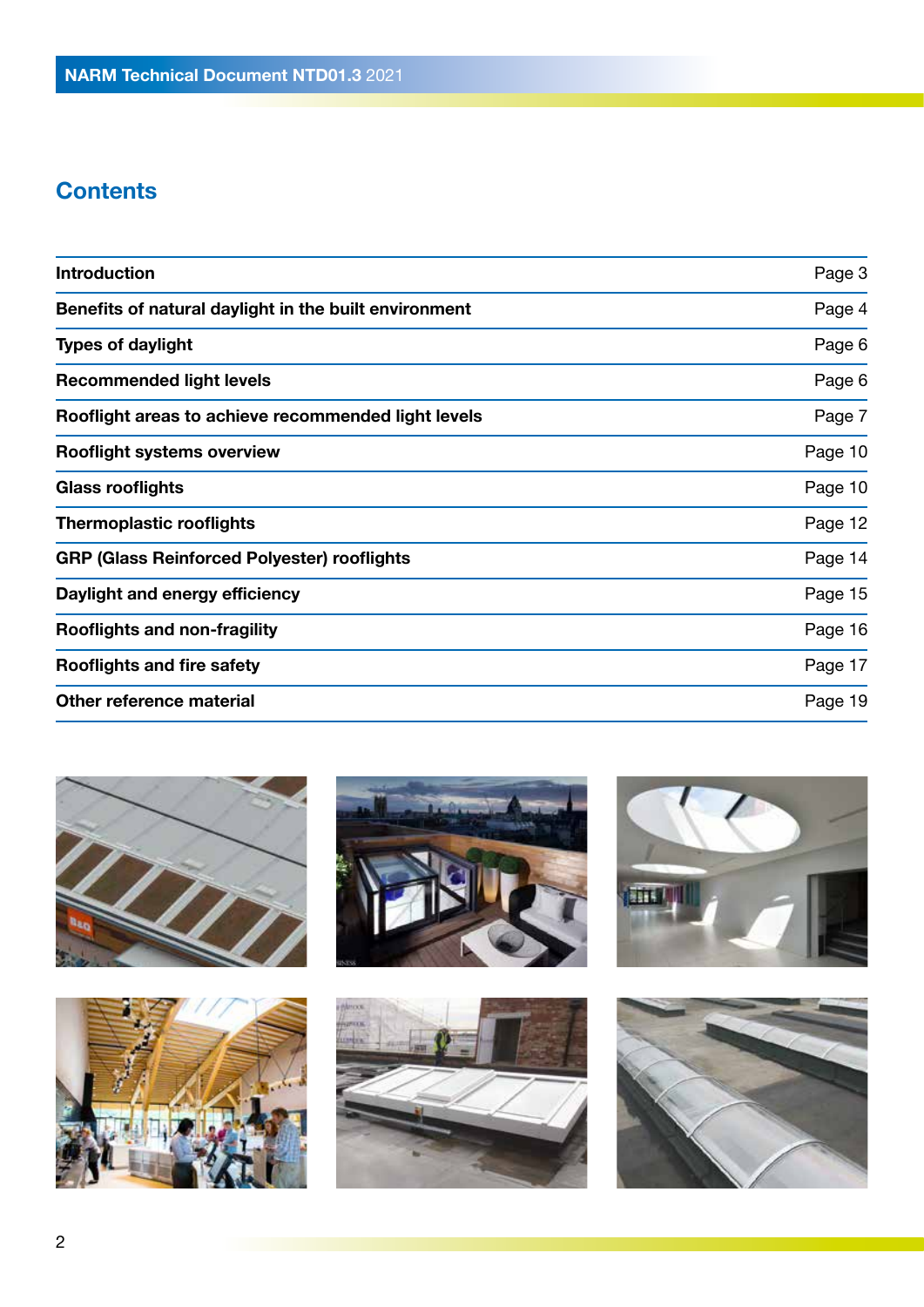### **Introduction**

**Daylight is a freely available natural resource that will significantly improve the environment within any building.** 

Rooflights provide three times more light than the same area of vertical glazing. They can also provide a much more even distribution of light, particularly in larger structures. Where vertical glazing exists, the effective area for natural lighting will only be within 6m of the wall containing the window. These facts are well understood by most people involved in building design. However the huge potential of rooflights to provide exactly the amount, type and distribution of natural light required to meet any given specification is not always appreciated. Rooflights can help to provide natural light with qualities appropriate to the use of the building.

The National Association of Rooflight Manufacturers (NARM) represents manufacturers offering a complete cross section of rooflight types, including modular domes, pyramids and flat glass rooflights: in-plane profiled rooflights; continuous barrel vaults, panel glazing systems and architectural glazing systems for skylights, lantern lights and atria.

Together, through NARM, they are able to provide a knowledge base second to none on matters relating to the provision of high quality natural daylight into all types of buildings.

Daylight design will be influenced by the building size and its usage. For smaller buildings vertical glazing will generally be adequate but only for areas within 6m of a window. For larger buildings, rooflighting or a combination of both roof and wall glazing will be needed.

This document provides an overview of factors to consider in the design and specification of rooflights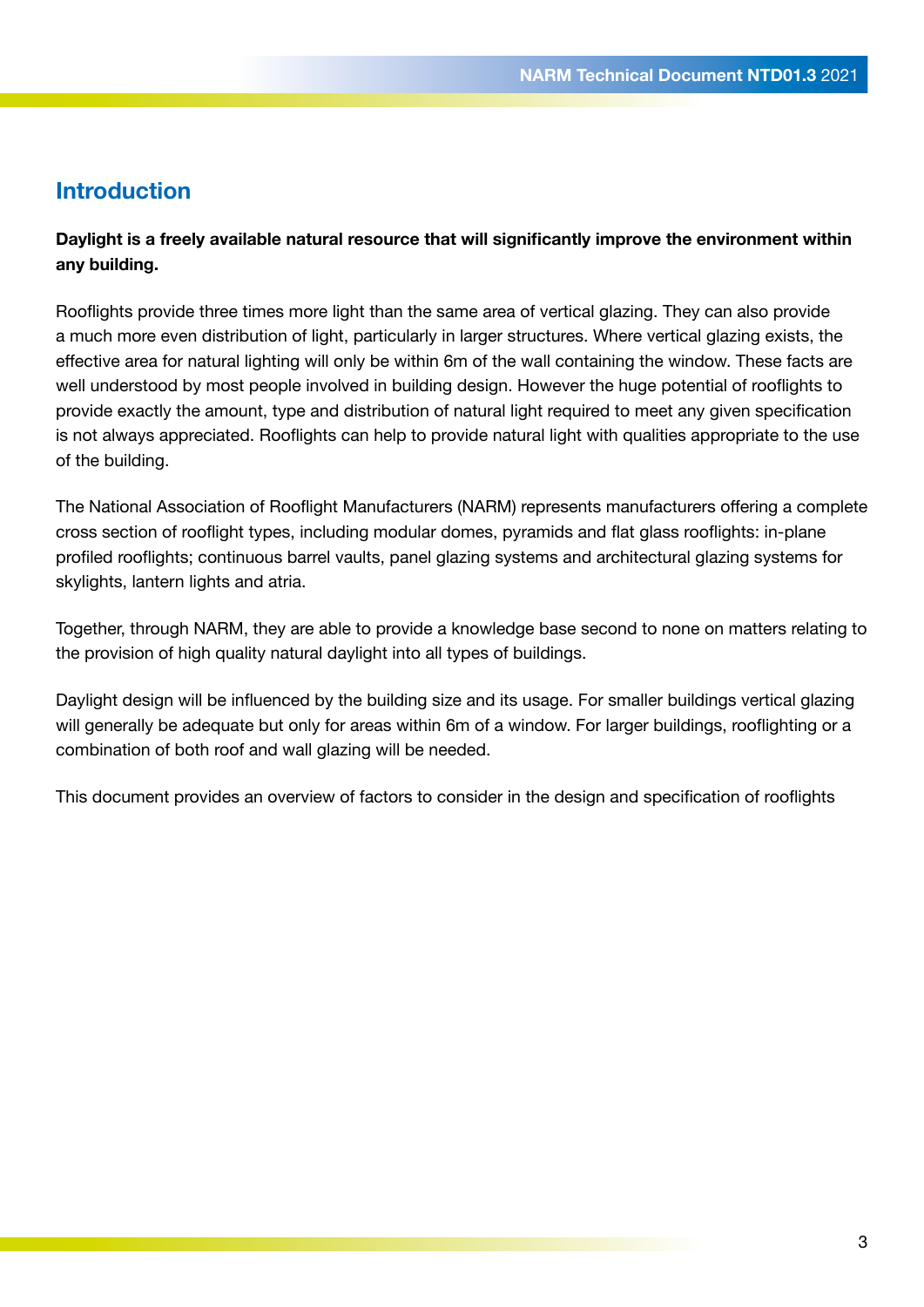# **Benefits of natural daylight in the built environment**

#### **Natural daylight improves internal environments and promotes wellbeing**

For those of us living in temperate Northern climates, the beneficial effect of sunlight is easy to recognise; a couple of sunny days seem to lift everyone's spirits. Research also shows that suicide rates are considerably higher in parts of the world where daylight is very limited for significant parts of the year. On a slightly less dramatic but equally significant level, there is also a growing body of evidence to suggest that buildings enjoying high levels of natural light are literally more successful than those more reliant on artificial light. In all environments the eye and brain functions respond better to natural light, so people perform better, while passive solar gain can reduce energy costs.







#### *In the education sector*

Research demonstrates a clear correlation between classrooms with good natural light and improved student performance and even attendance. This is because in natural light children concentrate better so are more focused and less easily distracted. Some studies suggest that health is also enhanced helping to explain the improved attendance.

#### *In the healthcare sector*

In the UK we are used to hearing of SAD, Seasonal Affective Disorder, a clinically diagnosed condition in which the lack of sunlight in winter makes people feel ill. Natural light helps people to feel better but it can also aid the healing process. In hospitals, studies have proven that the recovery rate of patients is accelerated where levels of natural light are increased.

#### *In public buildings and transport facilities*

As a free, natural resource, daylight not only improves the environment in large public spaces: it helps to control energy costs and improves safety levels for building occupants.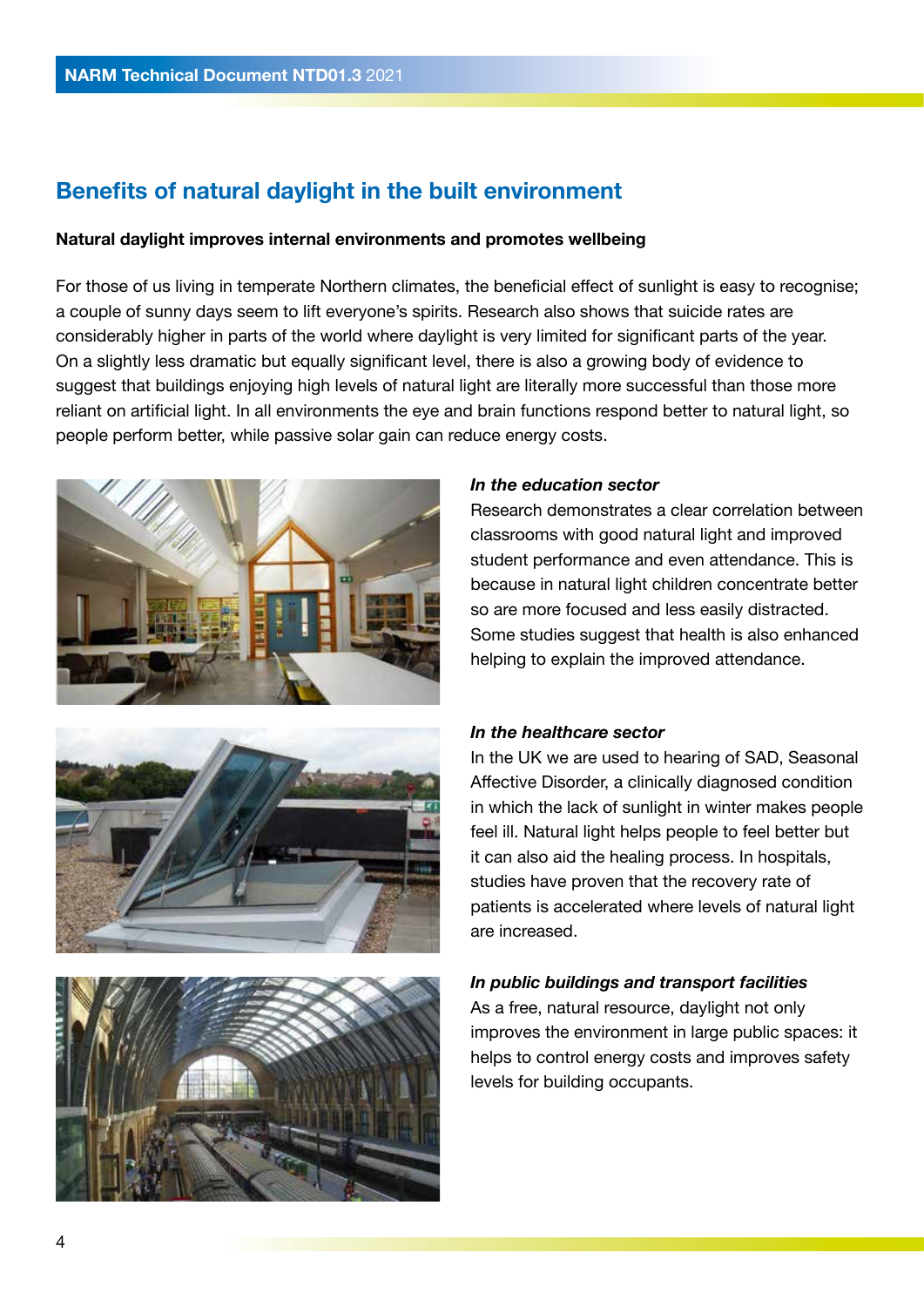

*In domestic properties and leisure facilities* People like bright naturally lit environments, evidenced by the huge popularity of domestic conservatories and sunrooms. It is therefore logical that in their leisure time people prefer facilities enjoying high levels of daylight. Many sporting and recreational facilities have been designed to maximise natural daylight in recognition of this.



#### *In commercial and retail environments*

Daylight improves concentration so that working environments, be they factories or offices with natural light, tend to achieve increased productivity. Research into retail environments suggests that in many situations sales tend to be better in naturally lit locations; colours are more vivid and true, making goods appear attractive and encouraging customers to spend more time in these areas. A number of the UK's leading retail organisations include large areas of rooflights in specifications for all new build projects to ensure a high percentage of evenly distributed natural light within the interior.

### **Natural daylight is a free and sustainable natural resource**

Rooflights not only make a positive contribution to the internal environment in a building. Research has shown that they also reduce energy use and cost, and contribute to the external environment by reducing the carbon footprint, helping to meet the requirements of Part L Building Regulations. For further information see page 15.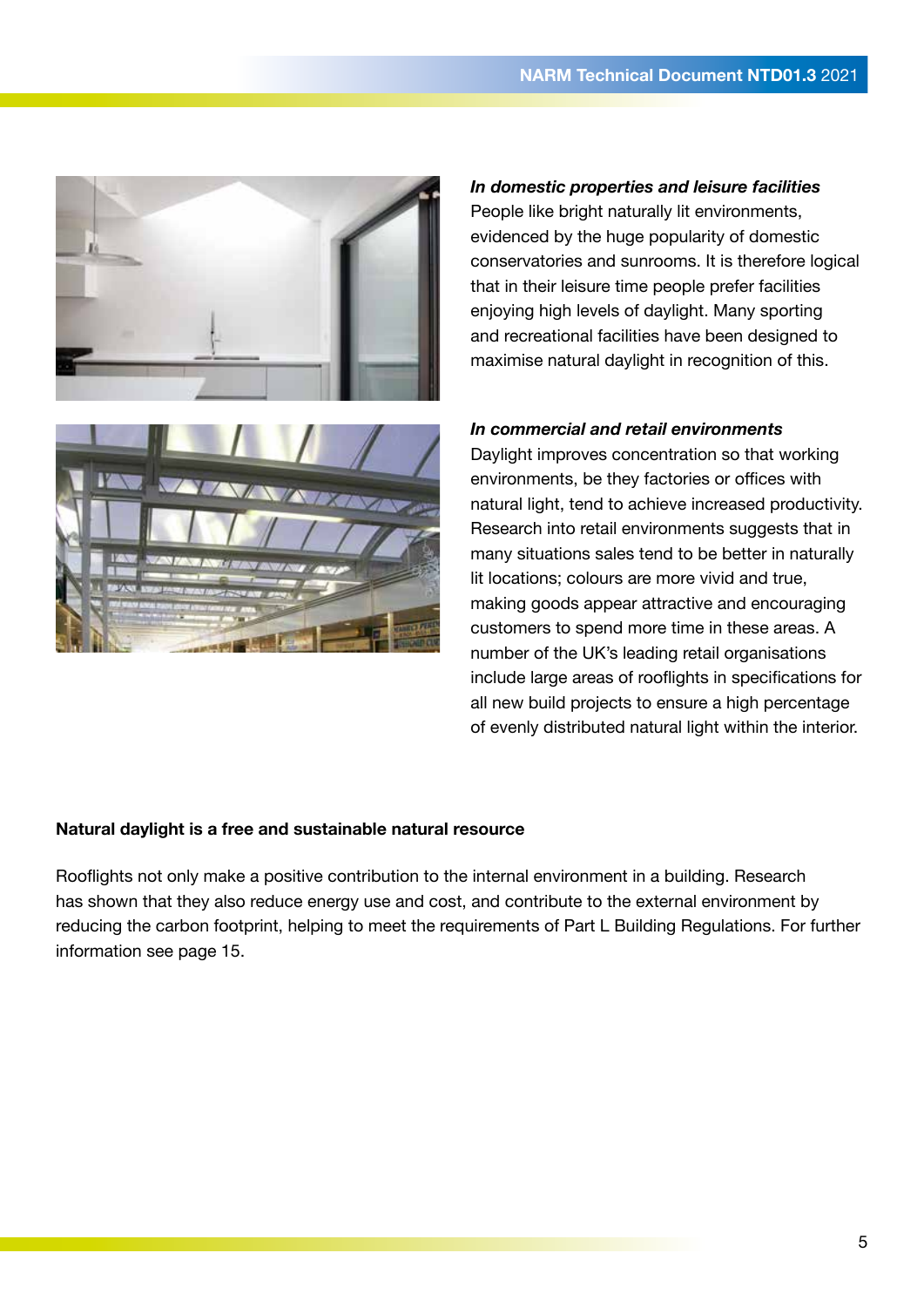# **Types of daylight**

Rooflights are not only the most effective way of allowing natural light into a building; they can also determine the type and amount of light entering the building.

#### **Direct Light**

As the name suggests light passes through the rooflight without any disruption or interference, entering the structure as a straight beam. It therefore gives strong light in a given area but less general light in the surrounding area. It is useful where strong light is required in an area for close detailed work such as painting, or in situations where a very natural environment is desired, or the designer wants people in the building to see the sky through the roof. Direct light will result in shadows and glare on sunnier days. Polycarbonate, PVC and glass in clear and most tinted options provide direct light.

#### **Diffused Light**

As the light passes through the rooflight it is scattered giving a much more even distribution of light into the structure below. It is useful when the requirement is for ambient lighting over a large area with minimal shadows. Most industrial, commercial and sporting facilities prefer diffused light for these qualities. GRP in all forms, solid and multi-wall polycarbonate, PVC, and glass in patterned and opal tinted forms all provide diffused light.



Direct - poor light distribution & glare Diffused - good light distribution



### **Recommended light levels**

Different materials and different tints of materials provide varying amounts of light into the building. In clear format most single skin rooflight materials will have a light transmission of 80%-90%. This must however be checked for the specific rooflight being used; material thickness, diffusing or colour tints, and number of skins can all affect overall light transmission.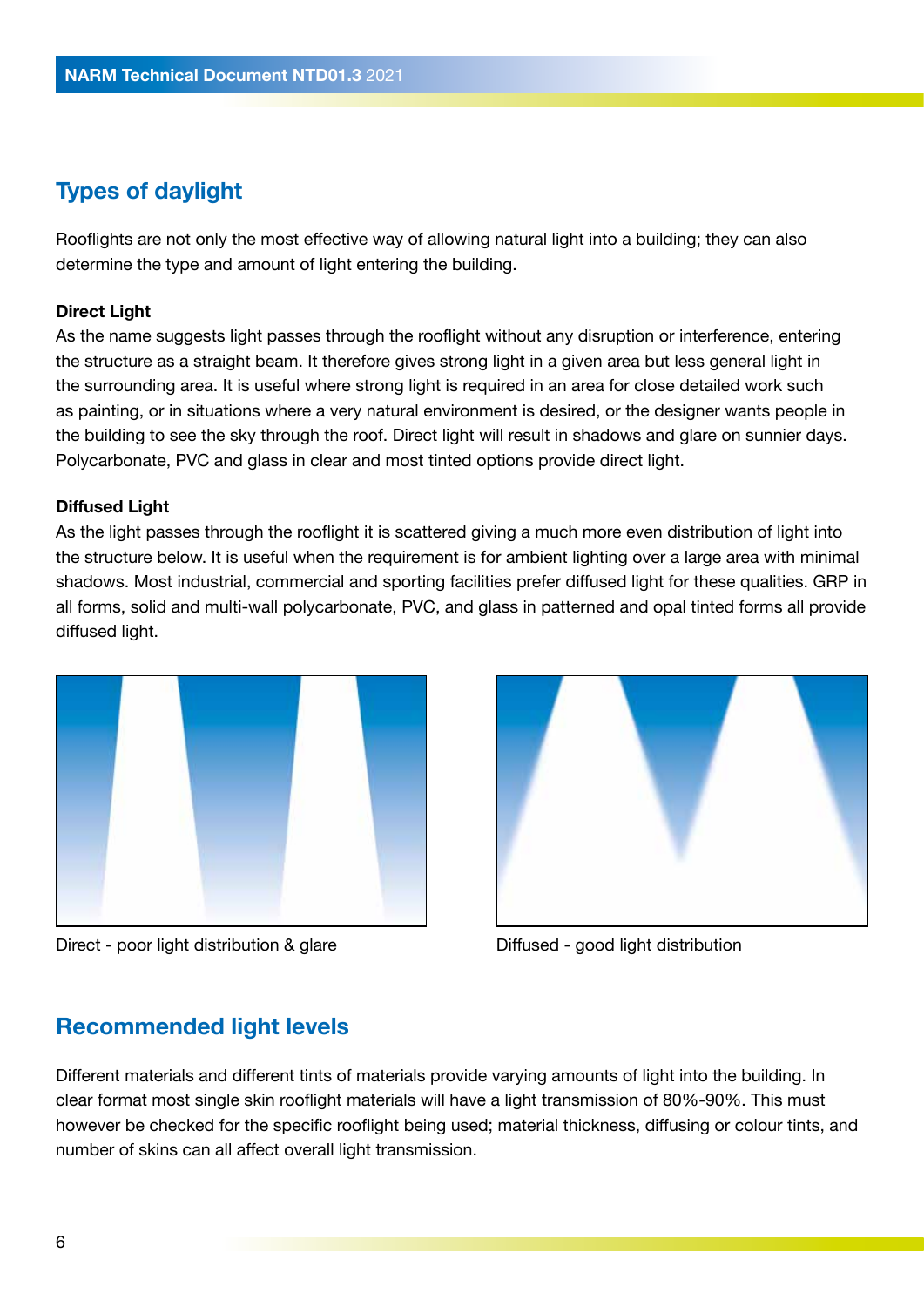In some situations the amount of light entering the building needs to be controlled, usually to prevent overheating. Tinted materials will limit the light entering the building. It is impossible to give a general guide to the light transmission achieved through the various tinted options available, as these vary not only from material to material but also from manufacturer to manufacturer.

Workplace (Health Safety and Welfare) Regulations 1992 state, "Every workplace shall have suitable and sufficient lighting which shall, so far as is reasonably practicable, be by natural light". These comments are restated in HSG 38 – Lighting at Work.

The most effective method of providing even, consistent daylight particularly in large buildings, is through rooflighting – up to three times more efficient than windows of similar area. Diffusing materials should be used wherever possible to provide even light distribution and avoid glare. Wall glazing is less effective and can create internal shadows and dark corners. However it does offer good psychological benefits and must not be ignored.

It is important that designers consider the use of a building when determining rooflight area, and ensure that daylight levels are sufficient for all likely future uses. Light is measured in lux; Table A below shows the recommended light levels required for different activities.

| Table A: Examples of internal light levels required for various activities                 |                                               |                                                                                                             |  |
|--------------------------------------------------------------------------------------------|-----------------------------------------------|-------------------------------------------------------------------------------------------------------------|--|
| <b>Characteristics of activity/interior</b>                                                | <b>Level of illuminance</b><br>required (Lux) | <b>Typical building/space</b>                                                                               |  |
| Continuously occupied interiors, with visual<br>tasks not requiring perception of detail   | 200                                           | Some warehousing & stores<br>Reception spaces                                                               |  |
| Moderately difficult visual tasks                                                          | 500                                           | General retail areas<br>General manufacturing areas                                                         |  |
| Difficult visual tasks requiring accurate<br>colour<br>judgement or perception of movement | 1000                                          | Clothing and furniture retail<br>Sports halls                                                               |  |
| Precise detailed work requiring accurate<br>perception of intricate detail                 | 2000                                          | Engineering facilities<br>Craft & design studios<br>(Good background lighting plus specialist task lighting |  |

# **Rooflight areas to achieve recommended light levels**

Rooflights make a positive contribution to the internal environment in a building, but also reduce energy use and cost, and contribute to the external environment by reducing the carbon footprint, helping to meet the requirements of Part L Building Regulations (See page 15). As a general rule, the greater the rooflight area, the bigger the contribution the rooflights can make – although the potential for solar overheating must be taken into consideration.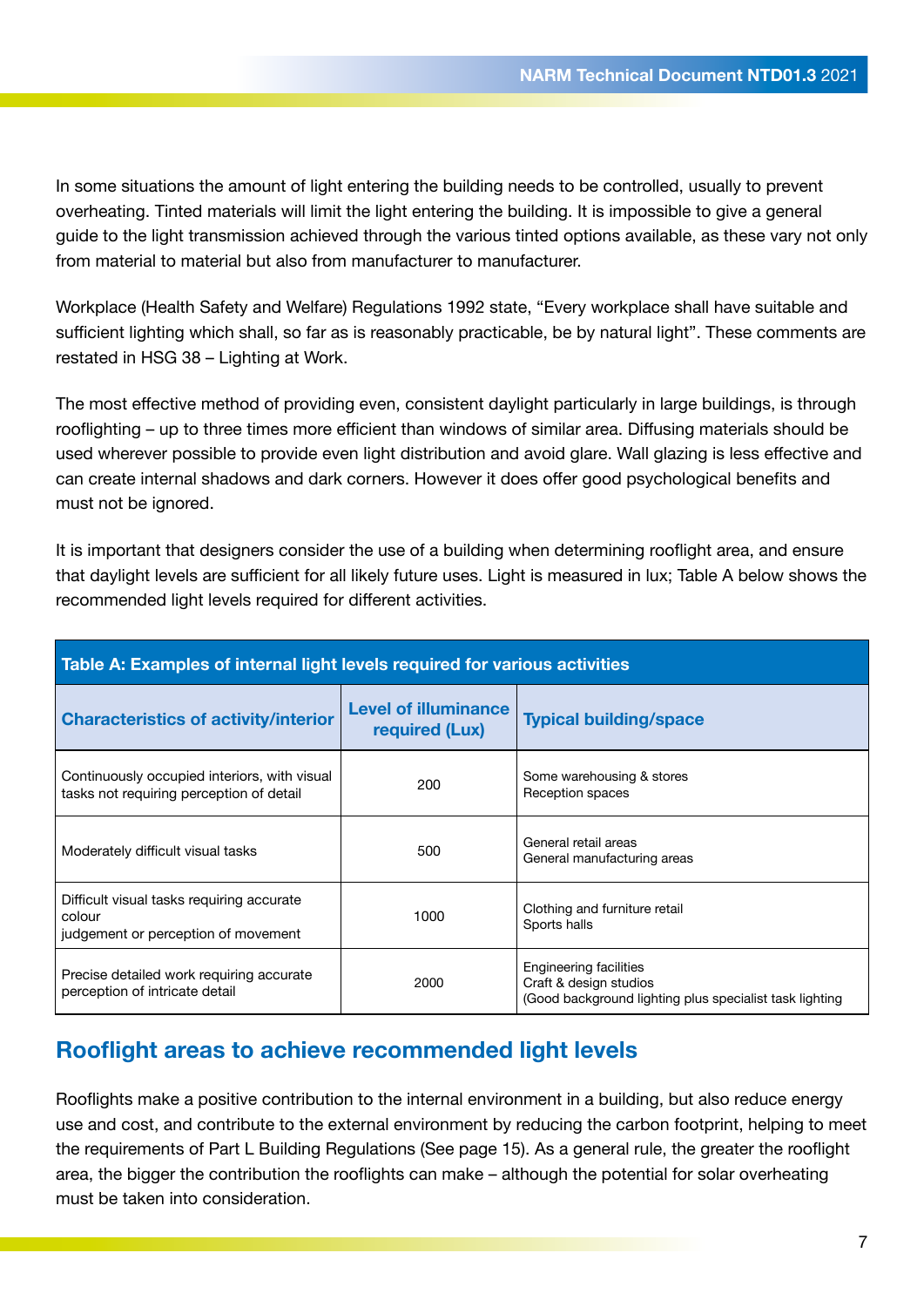For manufacturing environments and office spaces, the tasks being illuminated are usually in a horizontal plane, viewed from above, and it is usually more appropriate to measure light levels horizontally. For some applications (e.g. storage facilities and racking), the illumination of vertical surfaces may be more relevant, and light levels should then be analysed vertically. Note that inside any given building, the vertical illuminance levels are generally lower than horizontal - but lower light levels are often acceptable for tasks viewed vertically (such as storage facilities).

The possible shading effects of large obstructions inside the building should also be considered, as should rooflight layout to minimise this effect. Research commissioned by NARM and undertaken by De Montfort University has predicted the daylight levels in the horizontal and vertical planes inside typical large span buildings (assuming even rooflight layout, without any significant obstructions) using the latest computer modeling techniques.

This research does not define a definitive rooflight area for a particular application. Selection of exact rooflight area depends on the level of natural lighting desired, the percentage of a working year that lower natural light levels are acceptable, and the level of use of auxiliary lighting which is acceptable; these are more subjective, and should be determined by the building designer.

The research provides data on how often during a year rooflights of various area will provide any selected lighting level (and hence how often auxiliary lighting may be required). In general, if relatively small increases in rooflight area result in significant reduction in time that auxiliary lighting is required, they should be seriously considered; conversely, reductions in rooflight area can be justified where they do not result in significant increases in the time that auxiliary lighting is required. Tables B and C taken from this research, provide recommendations for rooflight area to achieve desired lighting levels, on this basis, assuming overall light transmission of 67%; for rooflights with lower or higher light transmission, the figures should be adjusted accordingly.

| Table B: Recommended minimum<br>rooflight area for desired illuminance level<br>(horizontal) |                                                               |  |
|----------------------------------------------------------------------------------------------|---------------------------------------------------------------|--|
| <b>Illuminance level regd</b><br>in the horizontal plane<br>(Lux)                            | <b>Recommended min</b><br>rooflight area (% of<br>floor area) |  |
| 100                                                                                          | 10                                                            |  |
| 200                                                                                          | 10                                                            |  |
| 300                                                                                          | 13                                                            |  |
| 500                                                                                          | 15                                                            |  |
| 750                                                                                          | 17                                                            |  |
| 1000+                                                                                        | 20                                                            |  |

| <b>Table C: Recommended minimum</b><br>rooflight area for desired illuminance level<br>(vertical) |  |  |
|---------------------------------------------------------------------------------------------------|--|--|
| <b>Recommended min</b><br>rooflight area (% of<br>floor area)                                     |  |  |
| 10                                                                                                |  |  |
| 14                                                                                                |  |  |
| 17                                                                                                |  |  |
| 20                                                                                                |  |  |
|                                                                                                   |  |  |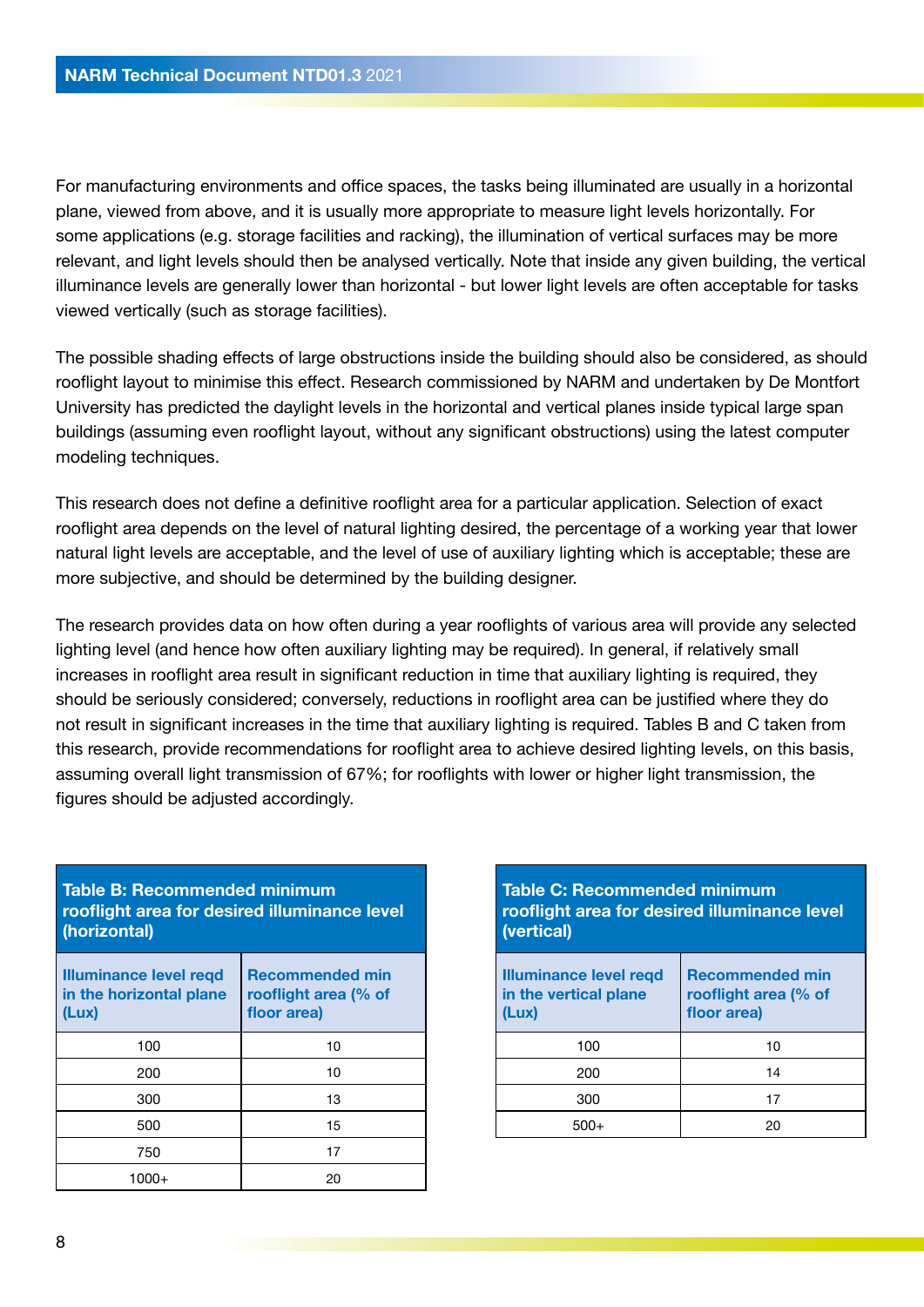Artificial lighting is essential during parts of the working day and particularly in the winter months, and specifically in working areas where light levels need to remain constant. In order to minimize the use of artificial lighting, thereby maximising the energy savings from natural daylight, artificial lighting should be, wherever possible controlled by automatic means that operate on "need" requirement. Designers need to bear in mind these key points: -

• The electric light is carbon inefficient in that power from the National Grid is largely generated from burning fossil fuels at modest generation efficiencies

• Where natural daylight levels are low, without lighting control, the lights in the work place get turned on in the morning and stay on all day, regardless of the need for them

• Natural daylight through rooflights is completely free, provides some useful solar gain and makes the work place a pleasant environment

The De Montfort University research highlights the importance of appropriate lighting controls to maximise the benefits of natural light via rooflights. The use of on/off photo-electric cells and proportional lighting controls will save considerably on energy usage. The options that are available should be obtained from a good artificial lighting specialist.

Read More For further information about integrating natural daylighting with artificial lighting controls, please refer to: *NARM Technical Document NTD05 - "Designing with Rooflights and Artificial Lighting to reduce CO<sup>2</sup> Emissions".* This can be downloaded from the narm website: www.narm.org.uk.

### **Solar heat gain**

Rooflight areas have a bearing on internal temperatures and a wide range of solar control options are available for rooflights, from advanced 'active' solar control glass to tints and blinds. Building orientation can also affect solar heat gain, so cases should be viewed on an individual basis and manufacturer recommendations sought.

NARM has comissioned research by Oxford Brookes University on this subject relative to factory rooflights. This indicates that in a large volume building, with evenly distributed rooflights and moderate internal heat gains a rooflight area up to 20% will not cause solar overheating.

Read More The full results of this research are available in *NARM Technical Document NTD 04 -'A dynamic thermal modelling study of a typical metal clad building to evaluate overheating in the UK'.* This can be downloaded from the NARM website: www.narm.org.uk.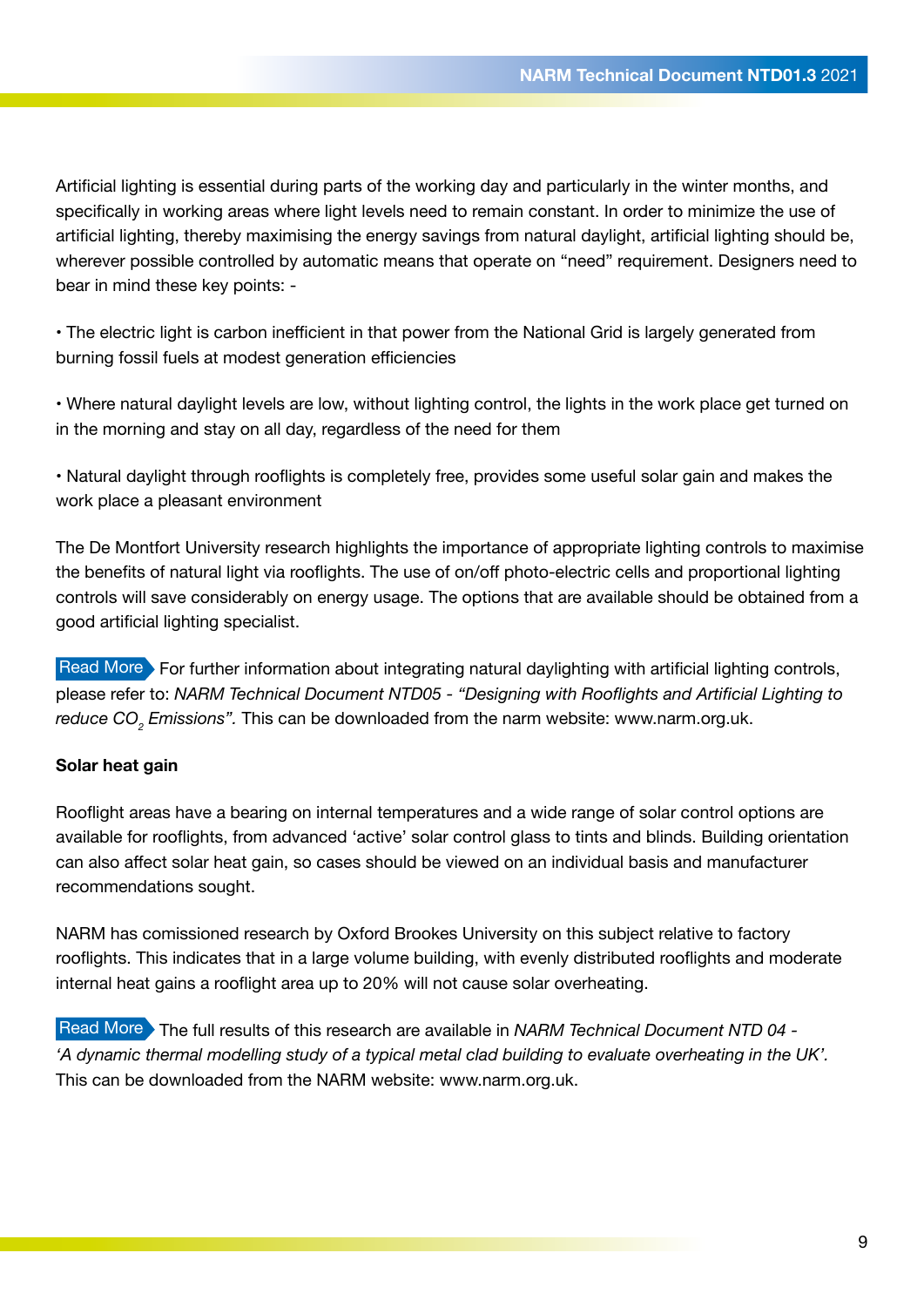# **Rooflight systems overview**

A rooflight can be defined as a clear or translucent structure designed for use on flat or low-pitched roofs, to allow natural light into buildings whilst maintaining the integrity of the building envelope.

A huge variety of rooflights and rooflight systems are available in today's marketplace, offering a wide range of characteristics to suit different building types. In the UK, rooflights are subject to UK Building Regulations. Choosing rooflights from a NARM member company is your assurance of compliance.

Rooflight specification is affected by and can influence many factors, including:

- Light transmission
- Health & Safety considerations
- Thermal insulation
- Ventilation considerations
- Required working lifespan
- Aesthetics

• and more

• Solar control

• Roof construction

### **Types of rooflight available**

The many different designs of rooflights available today, can be loosely categorised under their material/s of manufacture: glass; thermoplastic; or GRP (Glass Reinforced Polyester). Brief introductions to these materials as used in rooflight applications, are on the following pages of this document.

Read More The following documents can be downloaded from the NARM website: www.narm.org.uk

*NARM Technical Document NTD 09 - "Rooflights: glass, polycarbonate or GRP?"* This can be downloaded from the NARM website: www.narm.org.uk.

*NARM Technical Document NTD 12 - "An introduction to natural daylight design in domestic properties*

# **Glass rooflights**

Glass offers the rooflight specifier an extremely wide range of options in terms of performance, function and aesthetics. Glass is often the preferred material for domestic, commercial and retail applications, where aesthetics, high performance and long working life are key considerations.

Glass manufacturers have developed products to satisfy the most demanding requirements, from sophisticated 'active' solar control, to self-cleaning properties and high impact resistance.

Glass has excellent fire properties, good impact performance, very high light transmission and provides the mark against which the optical clarity of all other glazing media is commonly compared. It is widely acknowledged as having a very long life expectancy with no discolouration from UV degradation, and laminated versions provide a good level of reduction in UV transmittance. Glass can also be curved for use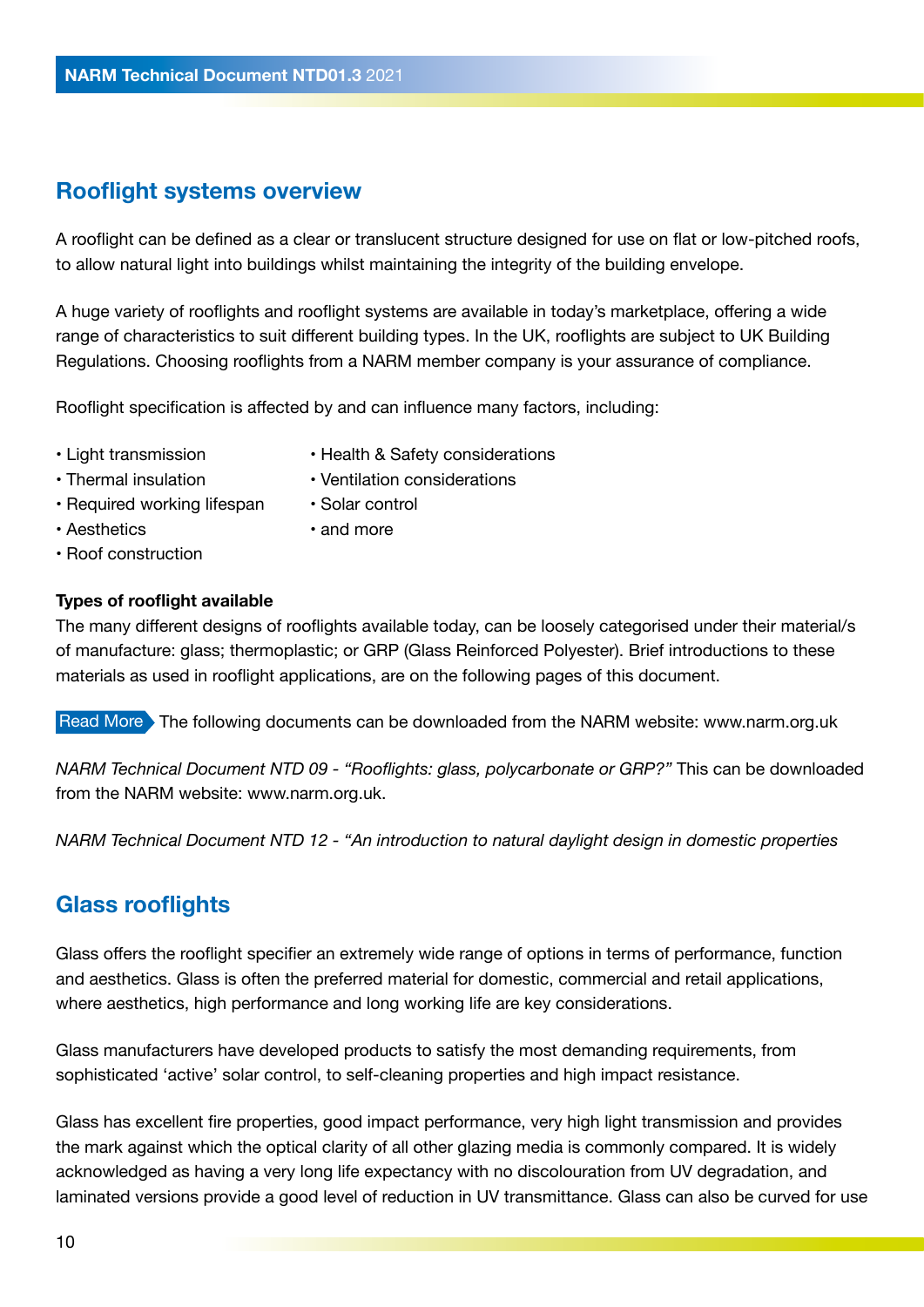in barrel vault rooflights and supplied with various coatings, interlayers and surface treatments to provide coloured or textured surfaces to achieve obscure or diffused glazing, solar control and total UV protection to areas beneath the glazing.

NARM member companies offer a wide range of glass rooflights. Typical examples of glass rooflights are shown below.

Read More For specification details and contact information for glass rooflight manufacturers, visit: http://www.narm.org.uk/products/glass/











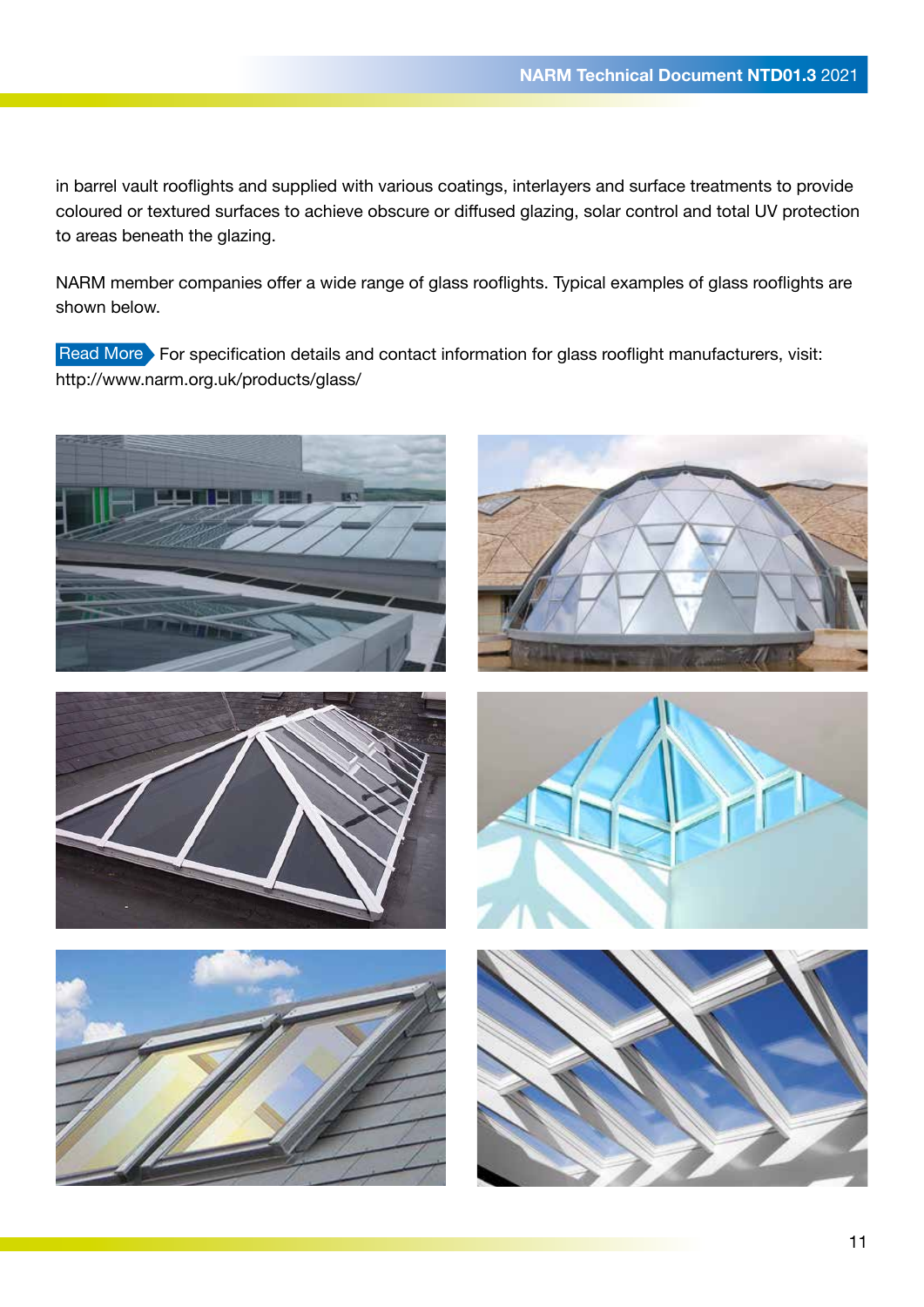### **Thermoplastic rooflights**

Modern thermoplastics like Polycarbonate, have been developed to provide excellent performance in rooflighting applications. Polycarbonate is a versatile material used extensively as a rooflight glazing. It has three sheet forms:

- Solid flat, cold bent or formed
- Profiled
- **Multiwall**

The key properties of polycarbonate are common to all forms – exceptional impact resistance, high levels of light transmission, good workability and good fire rating. All are commonly available in clear and tinted options, with clear and most tints providing direct light, while clear patterned and opal tint provides diffused light and gives a soft quality to the light. Co-extruded UV protection eliminates up to 99% of UV radiation, protecting materials and people beneath it. Each form also has its own particular characteristics and properties.

Solid polycarbonate offers good optical clarity and superb workability. It can be cold curved on site and is suitable for use with a variety of glazing bar systems. Polycarbonate is a thermoplastic material, so it can be easily formed into 3D shapes, making it the ideal choice for domes, pyramids and barrel vaults.

Profiled polycarbonate matches profiled roof cladding and allows the sky above to be seen through a corrugated material, a feature popular with many designers. It has very good profile accuracy and is available in a growing profile range. Extrusion and vacuum forming techniques allow a huge variety of profiles to be produced.

Multiwall polycarbonate is an insulating glazing material. Thicker sheets with more walls achieve the highest thermal performance, typically 1.6W/m<sup>2</sup>K for a 25mm five wall sheet. Structured polycarbonate is most commonly used in most domestic and many commercial conservatories. Like solid polycarbonate it can be cold curved on site, although to a much lesser degree, it can be used in a variety of glazing bar systems, and has a very high strength to weight ratio making it ideal for the creation of glazing features.

Other thermoplastic glazing materials such as PVC are still available, although these are generally not recommended for use in building and construction and may not achieve compliance with standards and regulations.

Examples of typical polycarbonate rooflights are shown overleaf on page 13.

Read More For specification details and contact information for polycarbonate rooflight manufacturers, visit: http://www.narm.org.uk/products/polycarbonate/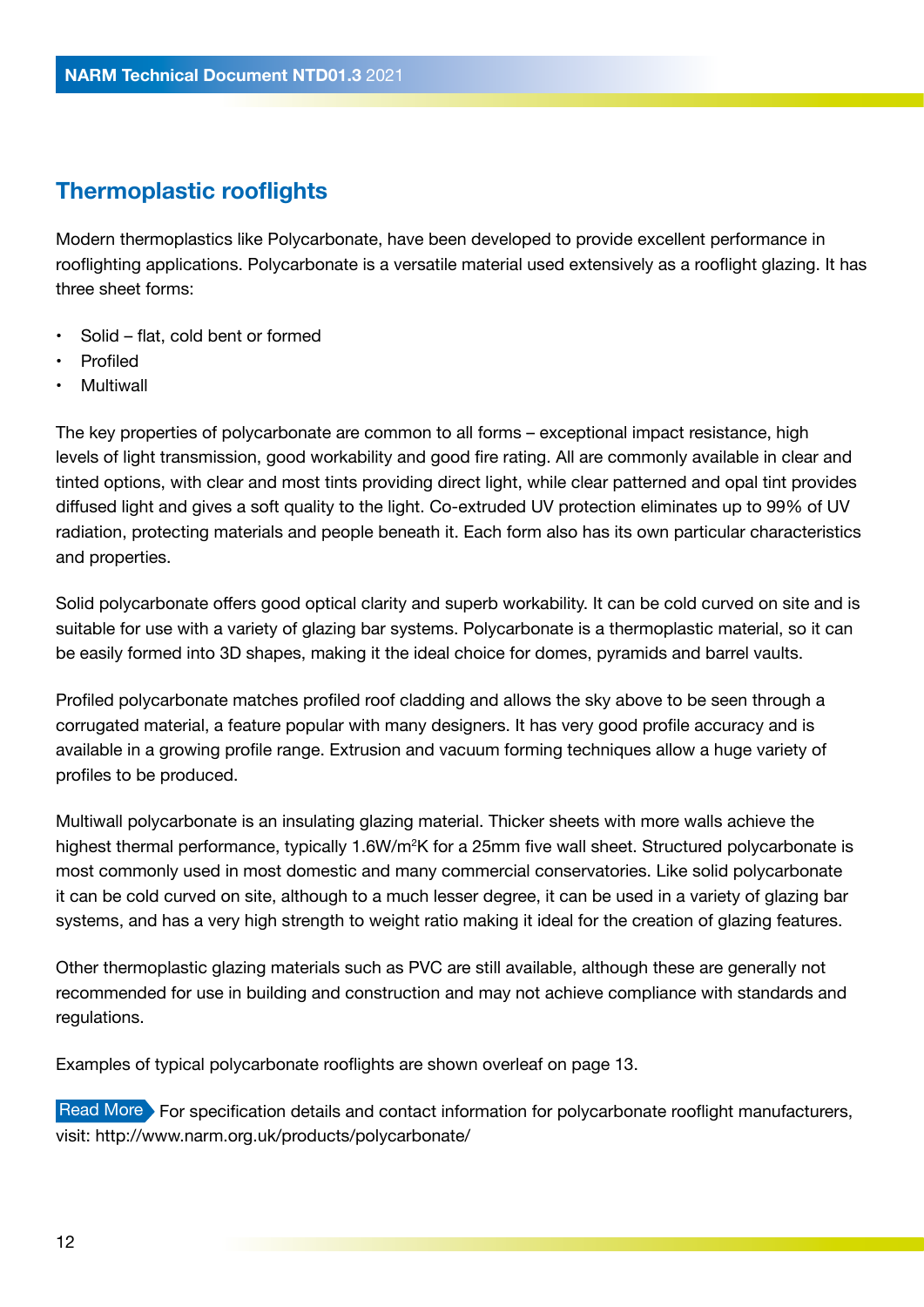NARM member companies offer a wide range of rooflight designs utilising solid and multiwall polycarbonate sheet. Typical examples are shown below.











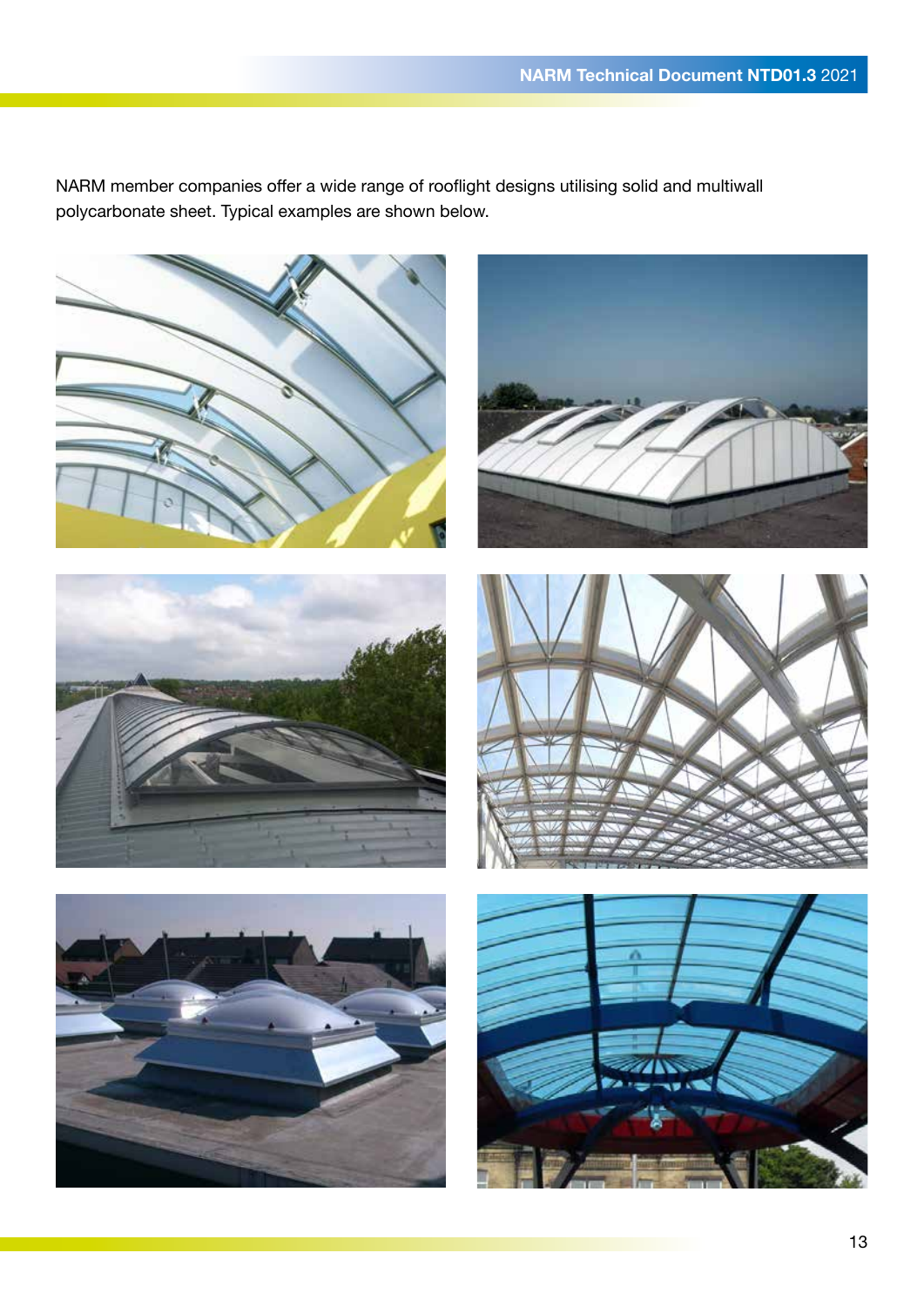# **GRP (Glass Reinforced Polyester) rooflights**

GRP sheet is the material of choice for factory and warehouse rooflights. GRP remains the most versatile and commonly used profiled glazing material. Available to match virtually any metal or fibre cement sheet profile and ideal for barrel vault design. GRP offers excellent performance properties and provides high levels of diffused light into the building. In most industrial, sporting and commercial situations diffused light, which minimises glare and distracting shadows, is preferable. GRP sheets are produced in almost all profiles, and modern high quality GRP sheets incorporate UV absorbing surface protection which can virtually eliminate long term discolouration. In a very budget conscious world GRP is a very cost effective rooflight material.

Typical examples of GRP rooflights are shown below.

Read More For specification details and contact information for GRP rooflight manufacturers, visit: http://www.narm.org.uk/products/grp/

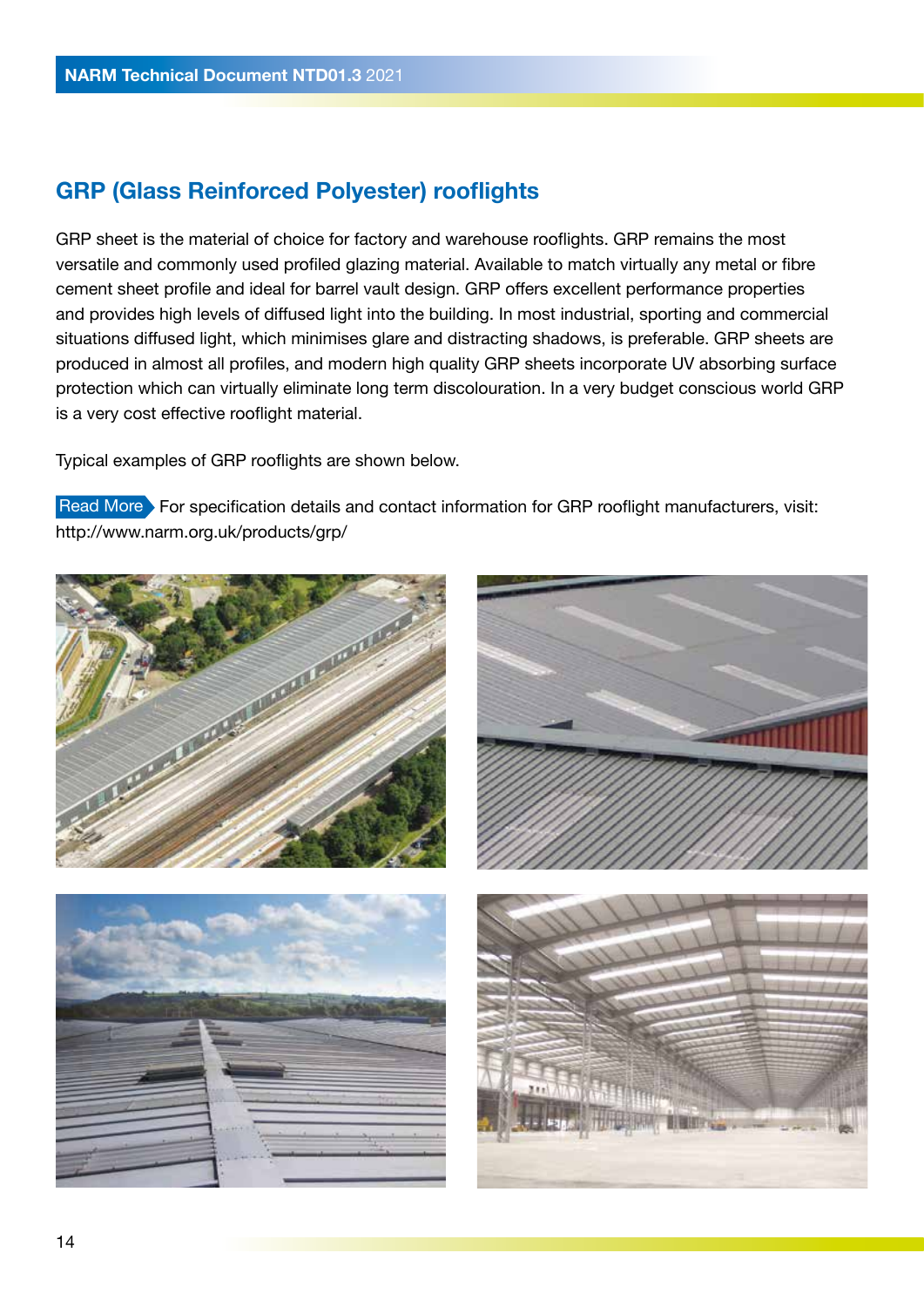# **Daylight and energy efficiency**

Independent research by the De Montfort University's Institute of Energy and Sustainable Development proves conclusively that rooflights can save energy in many applications, and the greater the rooflight area the greater the potential savings.

The amount of energy needed to light a building artificially is often much greater than the amount of energy used to heat it, and is often the greatest single energy use in operating the building.

When used in conjunction with automatic lighting controls to turn the electric lights down, or off, then rooflights can have a major impact on the overall energy consumption of a building, cutting energy costs by reducing the need for use of the electric lights.

Rooflights are usually less well insulated than the surrounding opaque areas of the roof, but have very little effect on the total energy required for heating, as the beneficial effects of passive solar gain compensates for the poorer insulation. Electricity used for lighting is much more expensive in terms of CO<sub>2</sub> than gas used for heating, so that including large areas of rooflights is one of the single most effective ways of improving the environment.

Using rooflights to provide a bright, naturally lit interior will save money, provide a more pleasant environment people want to spend time in and contribute to the government's target to reduce emissions of  $\mathsf{CO}_2^{\vphantom{\dagger}}$ .

### **Legal requirements**

The Building Regulations Part L not only consider the fabric of the building elements but also the energy consumption and efficiency of all the mechanical services such as boilers, hot water and artificial lighting.

The total energy requirement of a building is calculated with government approved National Calculation Tool software such as SBEM (Simplified Building Energy Model).

The appropriate rooflight specification and area parameters may be loaded into SBEM which then uses the data as part of the overall building calculation. Independent research proves that an

appropriate use of rooflighting, usually 15 to 20% of the roof area, coupled with well designed controlled artificial lighting, will assist in reducing the carbon footprint of a building when considered under Building Regulations Part L.



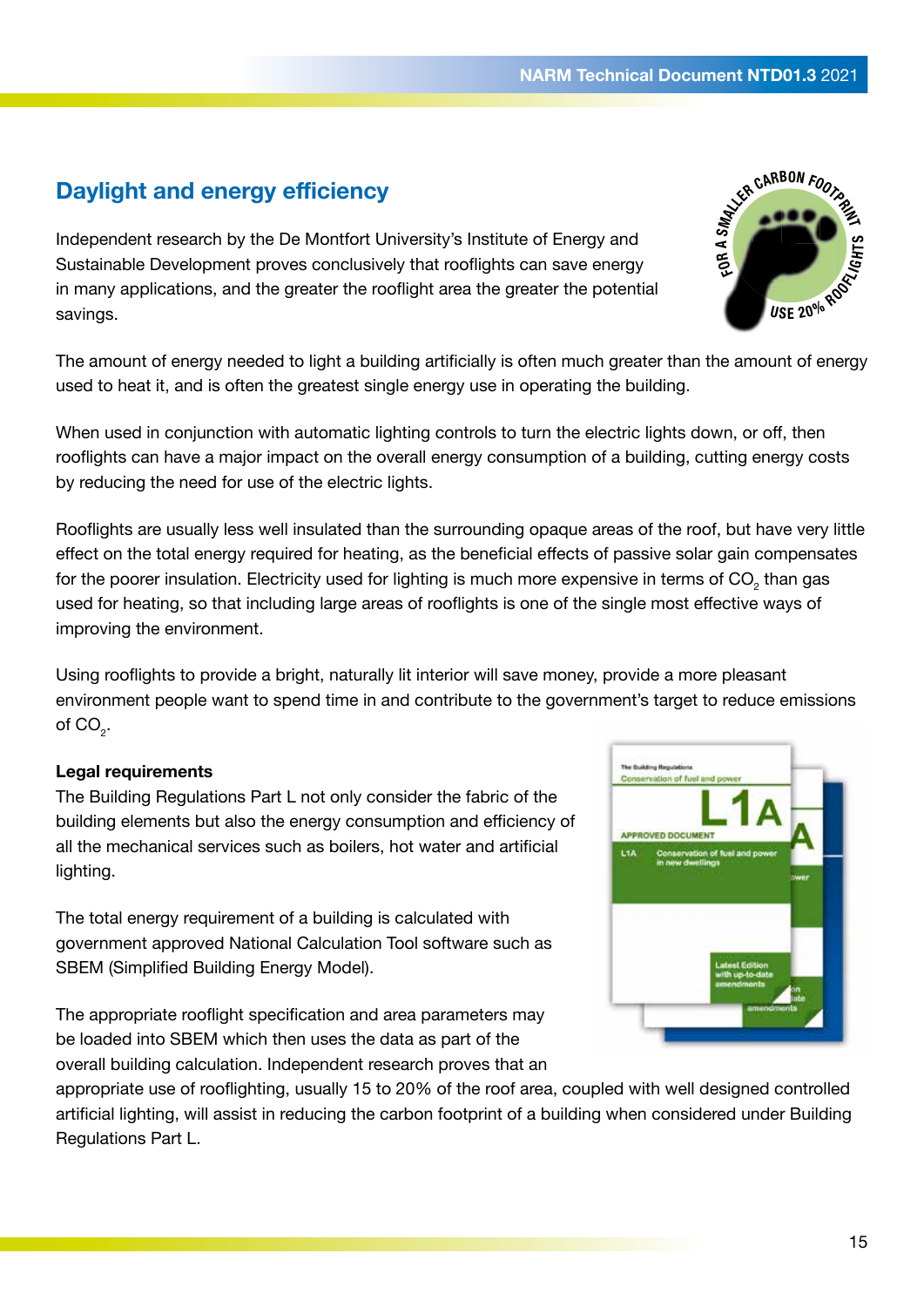Read More The following documents can be downloaded from the NARM website: www.narm.org.uk

*NARM Technical Document NTD 06 - 'Designing with Rooflights, Supporting the Guidance in AD L2A & AD L2B'.* 

*NARM Technical Document NTD 05 - 'Designing with Rooflights and Artificial Lighting to reduce CO<sup>2</sup> Emissions'.* 

### **Rooflights and non-fragility**

When specifying rooflights, designers should consider carefully the potential to eliminate or reduce known or predictable hazards. The decision on how best to specify rooflights should take account of the risks during construction, and the ongoing risks when access to the roof is needed later e.g. during maintenance or cleaning.

As in all building work good safety standards are essential to prevent accidents. In accordance with the Health and Safety at Work Act and the Construction (Design and Management) or CDM Regulations 2007, the building should now be designed with safety in mind, not only for the construction period but throughout the normal life of the building. This must include considering the safety of people involved in maintenance and repair, and even demolition. It might mean providing permanent access to the roof, walkways and parapets, for example.

### **The Red Book**

'The Red Book' ACR[M]001 defines a test for non-fragility which can be applied to any roof assembly,

intended to indicate whether the roof can support the instantaneous loads imposed on it by a person falling or stumbling on it. It is not a product test but products such as rooflights can be tested as part of a roof assembly.

The test defines 3 Classes of non-fragility (A, B or C). Most roof constructions (without rooflights) are Class B or C; very few achieve Class A. Generally a rooflight should match the performance of the roof (eg if the surrounding roof without rooflights achieves Class B, so should a roof assembly including rooflights).

Read More The Red Book and the following documents can all be downloaded from the NARM website: www.narm.org.uk



*NARM Technical Document NTD 03 - Application of ACR[M]001 'Test For Non-Fragility of Large Element Roofing Assemblies' to GRP Profiled Rooflight Sheeting*

*NARM Technical Document NTD 08 - 'Guidance on non-fragility for specifiers of in-plane rooflights'*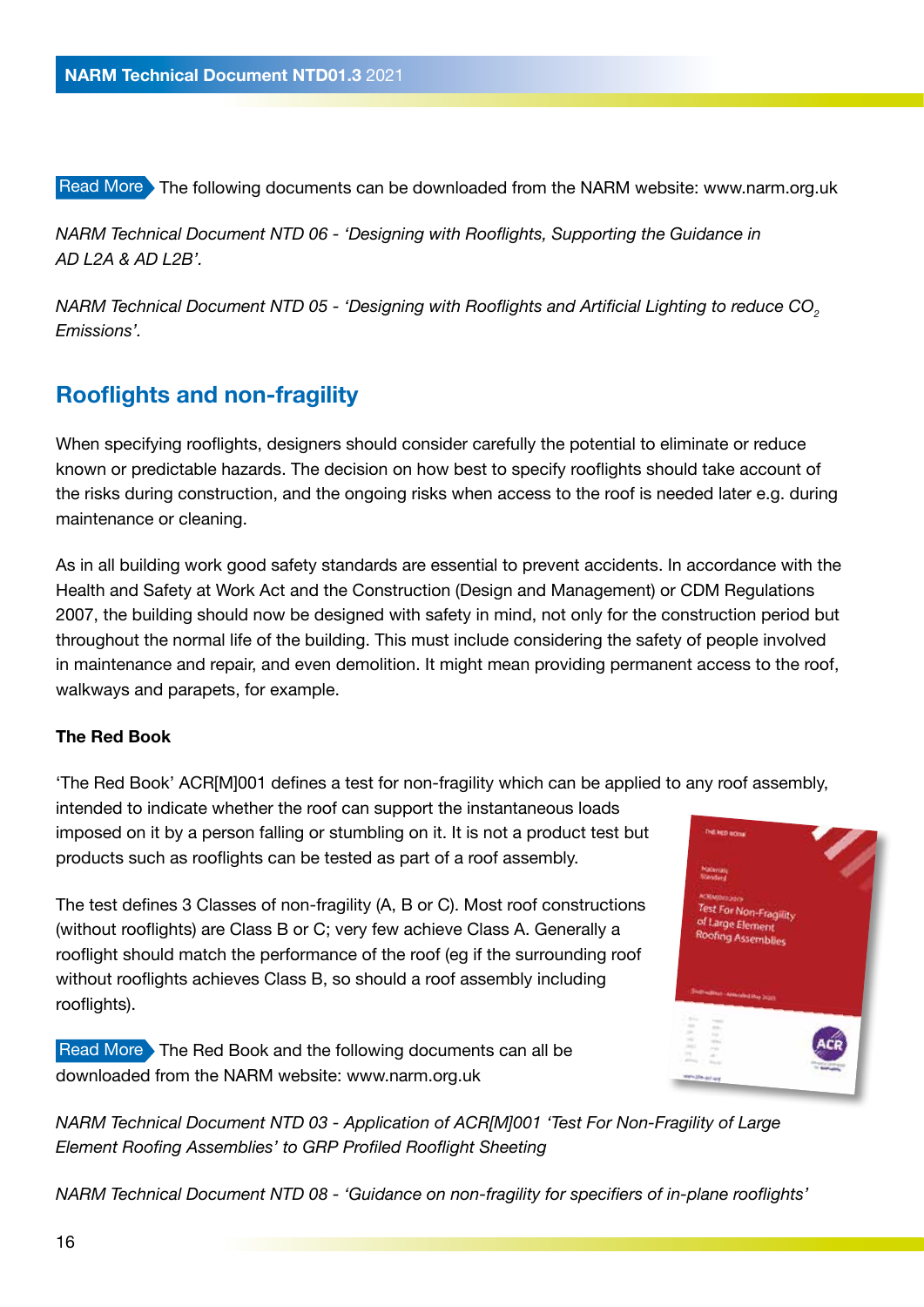*NARM Technical Document NTD 11 - 'Understanding the differences between 'non-fragile' rooflights and 'walk-on' rooflights for deliberate foot traffic*

*NARM Quickguide 01: 'Non-fragility: key points from the Red Book ACR[M] 001*

## **Rooflights and fire safety**

Fire safety rules are set out in the Building Regulations; **England** - Approved Document B (2019 Edition, incorporating 2020 amendments). **Wales** – Approved Document B (2006 Edition, incorporating 2020 amendments). **Scotland** – Technical Handbook, Section 2 (2020 Edition) **Northern Ireland** – Technical Booklet E (2012 Edition)

Within this, the key aspects affecting rooflights are:

#### **Escape of building occupants in the event of a fire**

It is incumbent on the building designer to ensure that if rooflights form any part of the escape route (in the ceiling above the route or, indeed, if the route is across a roof featuring rooflights) then the rooflights must meet the appropriate standards. The only specification that will satisfy this situation is a rooflight with a 30 minute or one hour fire rating. Glass glazing is the main material to achieve this.

#### **Inhibition of the spread of fire**

Modern rooflights are usually double or triple skinned in a thermoplastic material such as polycarbonate, a GRP thermoset material or double glazed in glass. The internal skin and the inside faces of an out of plane rooflight upstand or the internal skin of an in plane rooflight are internal linings and therefore within the scope of regulatory requirement to inhibit the spread of fire within a building and resist the flame over their surfaces, as well as having a rate of energy release which does not significantly contribute to the fire if ignited.

### **Structural integrity - containing fire and aiding emergency services**

Correctly made and fitted rooflights do not impact on the structural integrity of a building. However, in the event of a fire, the number and position of rooflights and flammability of rooflight materials all play a role in fire safety. The flammability classification of rooflight materials in the UK is defined by the following tests:

### *BS EN 13501 part 1: Fire classification of construction products and building elements. Classification using data from reaction to fire tests*

This standard uses the results from one or combinations of ignitability test (EN ISO 11925-2), heat release and smoke production test (EN 13823), bomb calorimeter test (EN ISO 1716) and non-combustibility test (EN ISO 1182) to designate the classification of the product. Classifications run from A1 (best) through A2, B, C, D, E to F (no performance determined).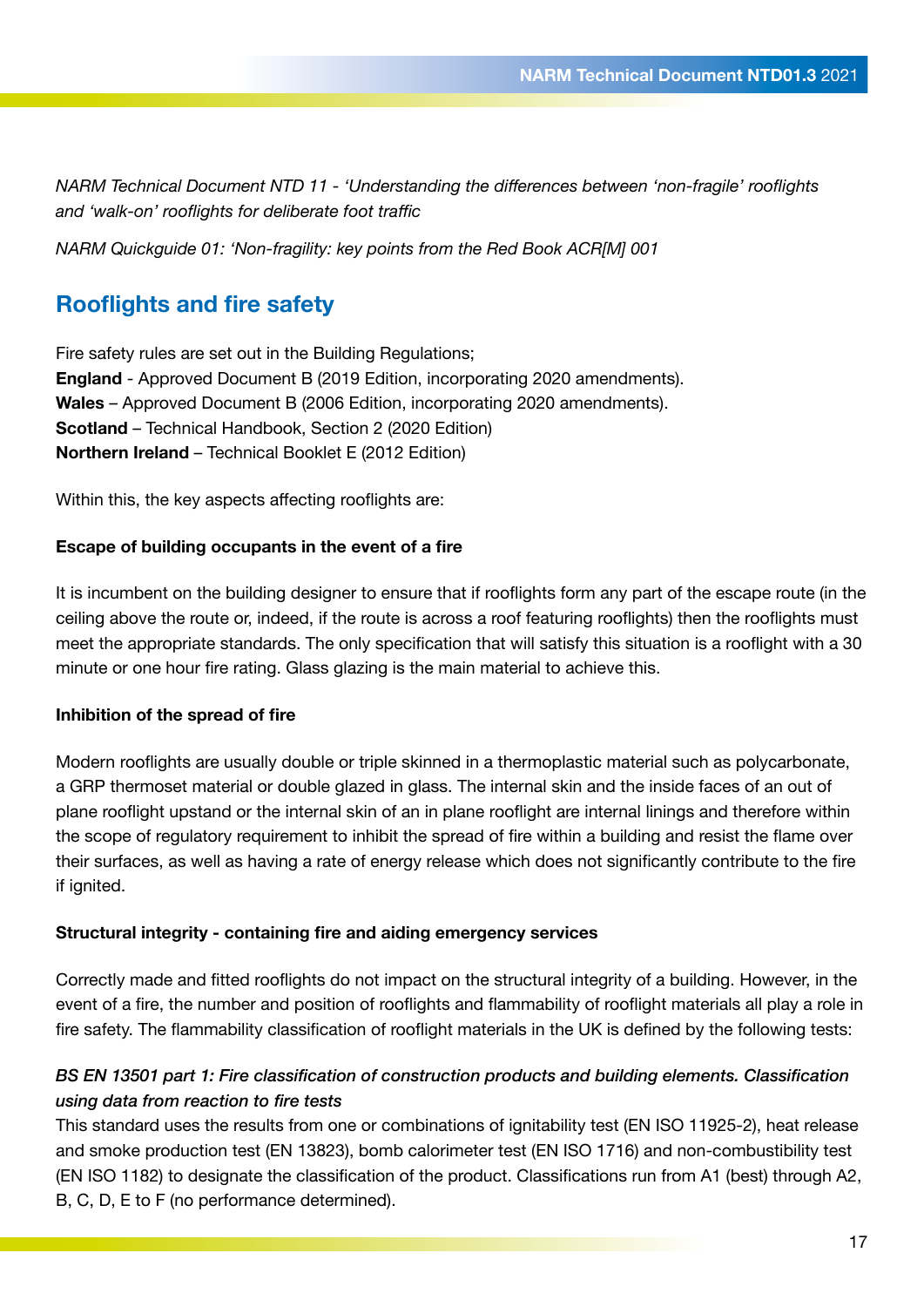### *BS EN 13501 part 5: Fire classification of construction products and building elements - Classification using data from external fire exposure to roofs tests*

This European Standard provides the fire performance classification procedures for roofs/roof coverings exposed to external fire based on the four test methods given in CEN/TS 1187 and the relevant extended application rules. 'Test 4' is based on the criteria taken from BS 476-3 however the surface spread of flame element of the classification is not used.

### *BS 476 part 3: Fire tests on building materials and structures - Classification and method of test for external fire exposure to roofs*

The tests described in this Standard are designed to give information about fires spreading to the roof of a building from a nearby fire outside the building itself. The three-stage test method incorporating burning brands, wind and supplementary radiant heat measures the capacity of a representative section of a roof to resist penetration by fire when the external surface is exposed to radiation and flame and the distance of the spread of flame on the outer surface of the roof covering.

Roofs are graded according to the angle at which they are tested using the suffix 'F' (flat or horizontal) or 'S' (sloping/inclined) the time for which they resist penetration by fire, and the distance of superficial spread of flame on their external surface, both designated by the letters A to D, A being the best performance.

### *BS 476 part 7: Fire tests on building materials and structures - Method of test to determine the classification of the surface spread of flame of products*

This tests the flammability of a material and its ability to spread a fire and so endanger life. Materials are classified Class 1, Class 2, Class 3 or Class 4 with Class 4 being the worst and class 1 the best.

### *BS 476 part 6: Fire tests on building materials and structures - Method of test for fire propagation for products*

This measures the contribution that the tested material will make to a fire in the event of it burning. The material performance is calibrated into sub-indices of i1 and i2. An acceptable result gives an i1 rating of less than 6 and an i2 rating of less than 12.

Read More The following document can be downloaded from the NARM website: www.narm.org.uk

*NARM Quickguide 02: Fire safety and rooflights: a summary of the regulations*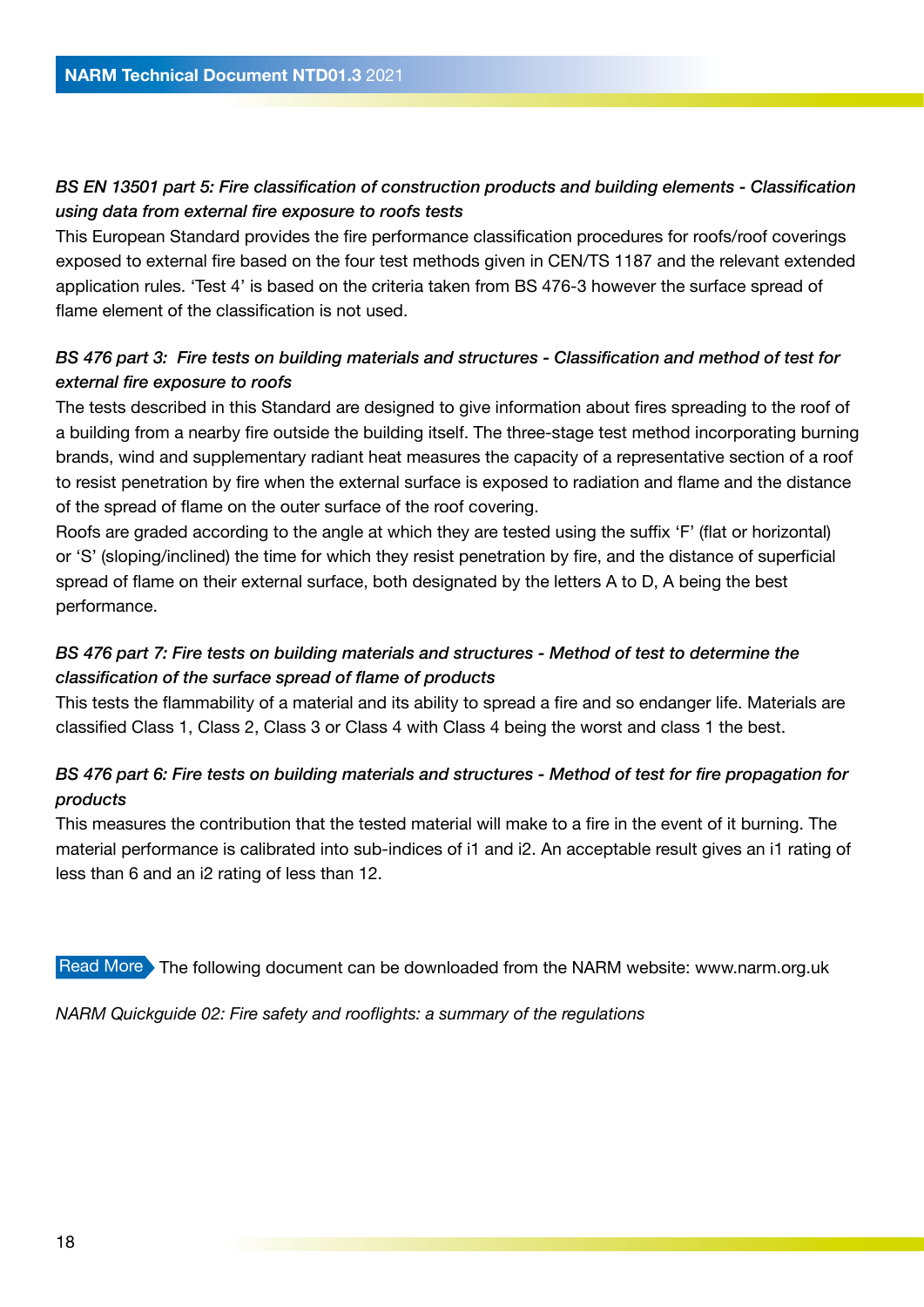### **Other reference material**

In addition to this introduction to natural daylight design, NARM has published a series of Technical Documents for specifiers, covering specific topics relating to rooflights.

#### *NARM NTD02 – Assessment of thermal performance of out-of-plane rooflights*

*NARM NTD03 – Application of ACR[M]001 'Test For Non-Fragility of Large Element Roofing Assemblies' to GRP Profiled Rooflight Sheeting*

*NARM NTD04 – Thermal Modelling Study of Metal Clad Building – A dynamic thermal modelling study of a typical metal clad building to evaluate overheating in the UK – a report by Oxford Brookes University's Oxford Institute for Sustainable Development (OISD)*

*NARM NTD05 – Designing with Rooflights and Artificial Lighting to reduce CO2 Emissions – supporting the requirements of Building Regulations L*

*NARM NTD06 – Designing with Rooflights – Supporting the Guidance in AD L2A & AD L2B* 

*NARM NTD07 – NARM Statement on CE Marking*

*NARM NTD08 – Guidance on non-fragility for specifiers of in-plane rooflights*

*NARM NTD09 – Rooflights: Glass, Polycarbonate or GRP? – Guidance on non-fragility for specifiers of in-plane rooflights*

*NARM NTD10 – Analysis of Improving Daylighting and Lighting Controls on a Number of Existing Non-Domestic Buildings – An independent report by Elmhurst Energy*

*NARM NTD11 – Understanding the differences between 'non-fragile' rooflights and 'walk-on' rooflights for deliberate foot traffic*

*NARM NTD12 – An introduction to natural daylight design in domestic properties*

*NARM NTD13 – Recommendations for good practice – fire performance of rooflight components*

*NARM NTD14 – Glass rooflights – specification guide*

*NARM NTD15 – A Guide to Rooflights for Profiled Sheeted Roofs*

*NARM NTD16 – Roof window installation considerations for pitched roofs*

#### *These documents can all be downloaded free of charge from www.narm.org.uk*

*Other documents are available in this website, including 'The Red Book' ACR[M]001 Test For Non-Fragility of Large Element Roofing Assemblies, plus a series of 'Quickguides covering various topics.*